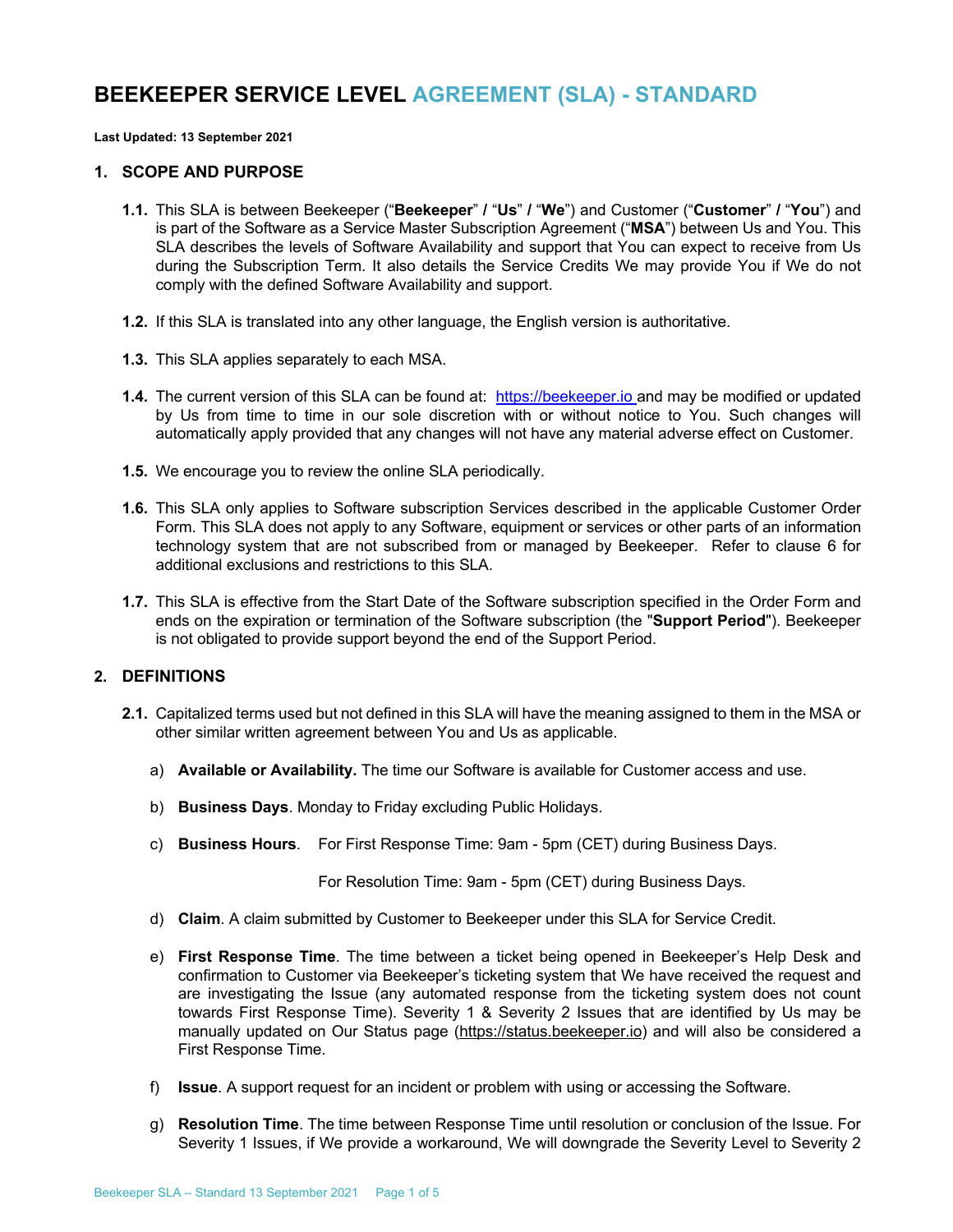or Severity 3 based on the extent the workaround improves the Issue. For Severity 4 Issues, We retain the right to decide through our internal Software development prioritization process which features to add or change.

- h) **Planned Maintenance**. Planned and scheduled implementation of Upgrades, network, or infrastructure changes for maintenance during which the Software will not be Available; If such Planned Maintenance will be during Business Hours the Customer will be given 24-hour prior notice.
- i) **Service Credit**. A financial credit Beekeeper may credit back to an eligible, active and not-terminated Customer account based on this SLA.
- j) **Unavailable Time**. Time when the Software is not available for Customer access or use excluding any Permitted Unavailability.

### **3. SUPPORT FOR SOFTWARE ISSUES**

- **3.1.** Customer's Authorised Users can request support via:
	- a) Beekeeper's Help Desk (https://beekeeper.zendesk.com/)
	- b) Email to support@beekeeper.io.
	- c) The Beekeeper app via the "Help & Support" section in both the Beekeeper Android & IOS app.
	- d) Beekeeper's Help Center at https://help.beekeeper.io or https://adminhelp.beekeeper.io
- **3.2.** Support covers core functionality of our Software. It does not include customization advice and consulting services. If the Issue is specific to the particular configuration of Customer, it is classified as consulting services and is not covered under this SLA. Consulting services may be purchased separately by contacting Us.

## **4. SOFTWARE AVAILABILITY**

- **4.1.** We will make commercially reasonable efforts to ensure the Software (excluding any Third Party Applications) is Available each calendar month 24 hours a day 7 days a week for at least 99.9% of the time. Availability is measured based on the monthly average of Availability, rounded down to the nearest minute ("**Availability Average**").
- **4.2.** Availability Average for each calendar month is calculated as follows:

|                             | Total number of hours of Availability possible per calendar month - Hours of Unavailable<br>Time per calendar month |         |
|-----------------------------|---------------------------------------------------------------------------------------------------------------------|---------|
| Availability<br>Average $=$ |                                                                                                                     | $x$ 100 |
|                             | Total number of hours of Availability possible per calendar month                                                   |         |

**4.3.** To review current and historical Availability of Our Software, visit status.beekeeper.io.

- **4.4.** Software Availability does not include any loss of Availability time resulting from or related to the following Issues (each such period of time, a "**Permitted Unavailability**"):
	- a) Issues that result from Customer equipment, hardware, software, or other technology and/or thirdparty equipment, hardware, software, or other technology (excluding third-party equipment within Our direct control);
	- b) Issues that arise from our suspension or termination of Customer's right to use the Software in accordance with the MSA;
	- c) Non-material or non-critical performance issues, such lagging issues, effecting non-critical individual features for a non-material amount of time (link expansions, search, file uploads, etc.);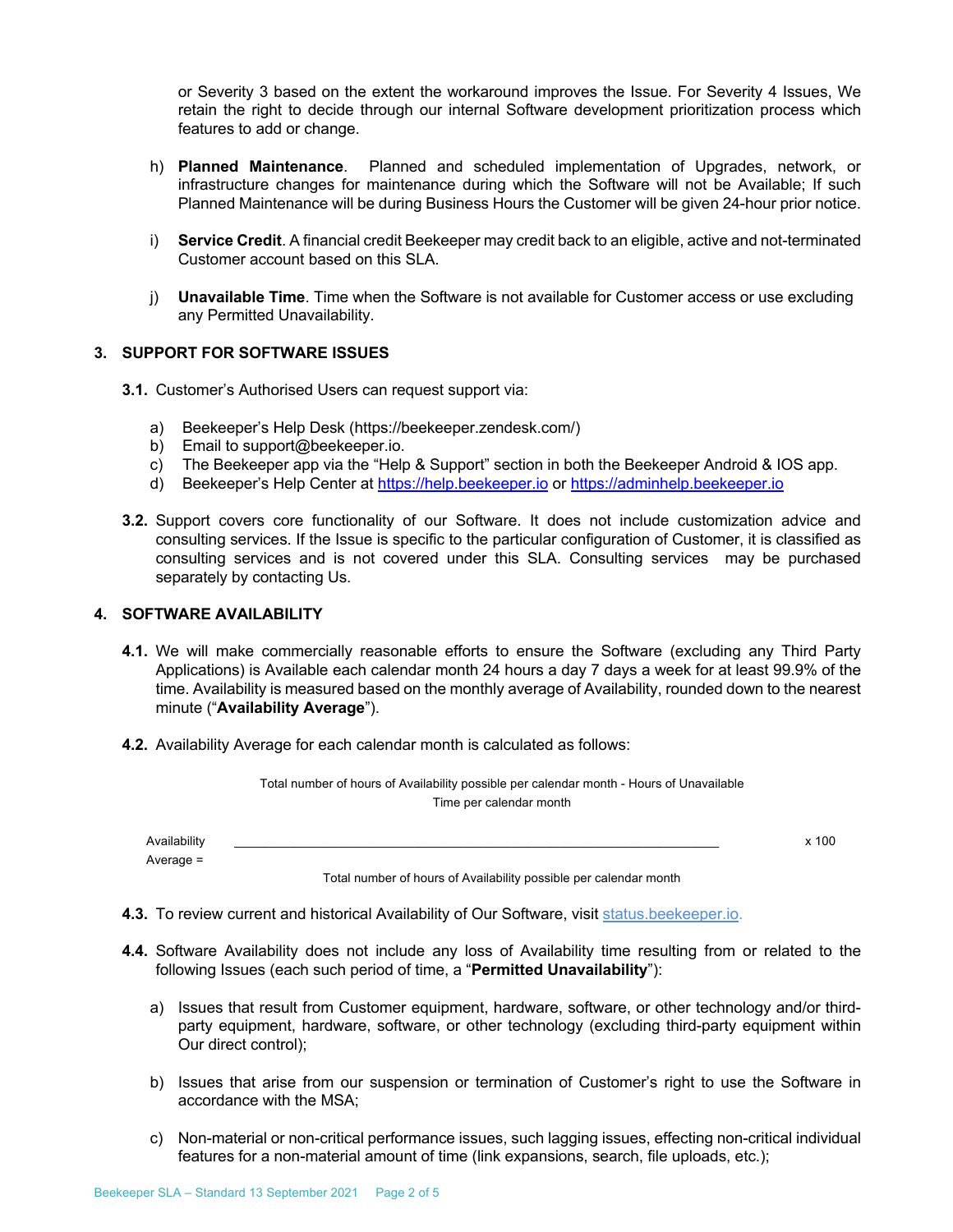- d) Issues that are related to corrupted Customer content, Third Party Applications or third parties;
- e) Issues of congestion, caused by Customer exceeding the number of Authorized Users set out in Customer's Order Form(s), whereby high traffic levels result in service disruption;
- f) Customer inaccessibility; if, for any reason, Customer cannot be reached to correct an Availability Issue, then until Beekeeper can make contact with Customer to begin fixing the Availability Issue, such time will not be included when calculating Availability Average;
- g) Issues resulting from events outside of Beekeeper's reasonable control, including, but not limited to problems caused by (i) force majeure events, (ii) internet access, connectivity issues or related problems, (iii) Customer's failure to follow agreed procedures, the terms of the MSA or the applicable Order Form(s), (iv) unauthorized changes to the Software by Customer, (v) errors made by the Customer's system administrator, (vi) irreversible destruction of data directly caused by direct actions taken by Customer, (vii) a third party gaining access to the Software by means of Customer's Authorized Users' accounts or equipment, (viii) Customer's continued use of the Software after Beekeeper has advised Customer to modify such use, if Customer did not modify its use as advised or (ix) other acts or omissions of Customer, its Authorised Users or any other third party;
- h) Material breach by Customer of the terms of the MSA or Customer's Order Form(s).
- i) Planned Maintenance.
- **4.5.** Any Permitted Unavailability will not be included in the calculation of Availability Average for the applicable month.

## **5. SOFTWARE ISSUE SEVERITY LEVELS, FIRST RESPONSE TIME AND RESOLUTION TIME**

**5.1.** According to the table below Beekeeper will assign a priority level ("**Severity Level**") to each Issue. According to the Severity Level Beekeeper commits to the applicable First Response and Resolution Time.

| <b>SEVERITY</b><br>LEVEL* | <b>ISSUE DESCRIPTION</b>                                                                                                                                                                                                      | <b>FIRST</b><br><b>RESPONSE</b><br><b>TIME</b> | <b>RESOLUTION</b><br><b>TIME</b> |
|---------------------------|-------------------------------------------------------------------------------------------------------------------------------------------------------------------------------------------------------------------------------|------------------------------------------------|----------------------------------|
| Severity 1                | The Software is Unavailable, OR<br>a)<br>Key component(s) of the core Software functionality<br>b)<br>is not working AND no workaround is available,<br><b>AND</b><br>It affects >80% of a Customer's Authorized Users.<br>C) | 3<br><b>Business</b><br>Hours                  | 48<br><b>Business</b><br>Hours   |
| Severity 2                | Core functionality of the Software is not working,<br>a)<br>BUT workaround exists, AND<br>It affects > 50% of a Customer's Authorized Users.<br>b)                                                                            | 8<br><b>Business</b><br>Hours                  | 72<br><b>Business</b><br>Hours   |
| Severity 3                | i.<br>Non-core functionality of the Software is not<br>working. The Issue does not directly impact a<br>Customer's ability to use the Software OR<br>It affects < 50% of a Customer's Authorized Users.<br>ii.                | 24 Business<br>Hours                           | 20<br><b>Business</b><br>Days    |
| Severity 4                | Customer is experiencing an Issue which is not level<br>a)<br>1, 2 or 3 classified, OR<br>Non-Beekeeper device specific problem, OR<br>b)<br>Sporadic occurrences.<br>C)                                                      | 40 Business<br>Hours                           | N/A                              |

*\* This excludes iOS Beekeeper App Support which is covered separately below.*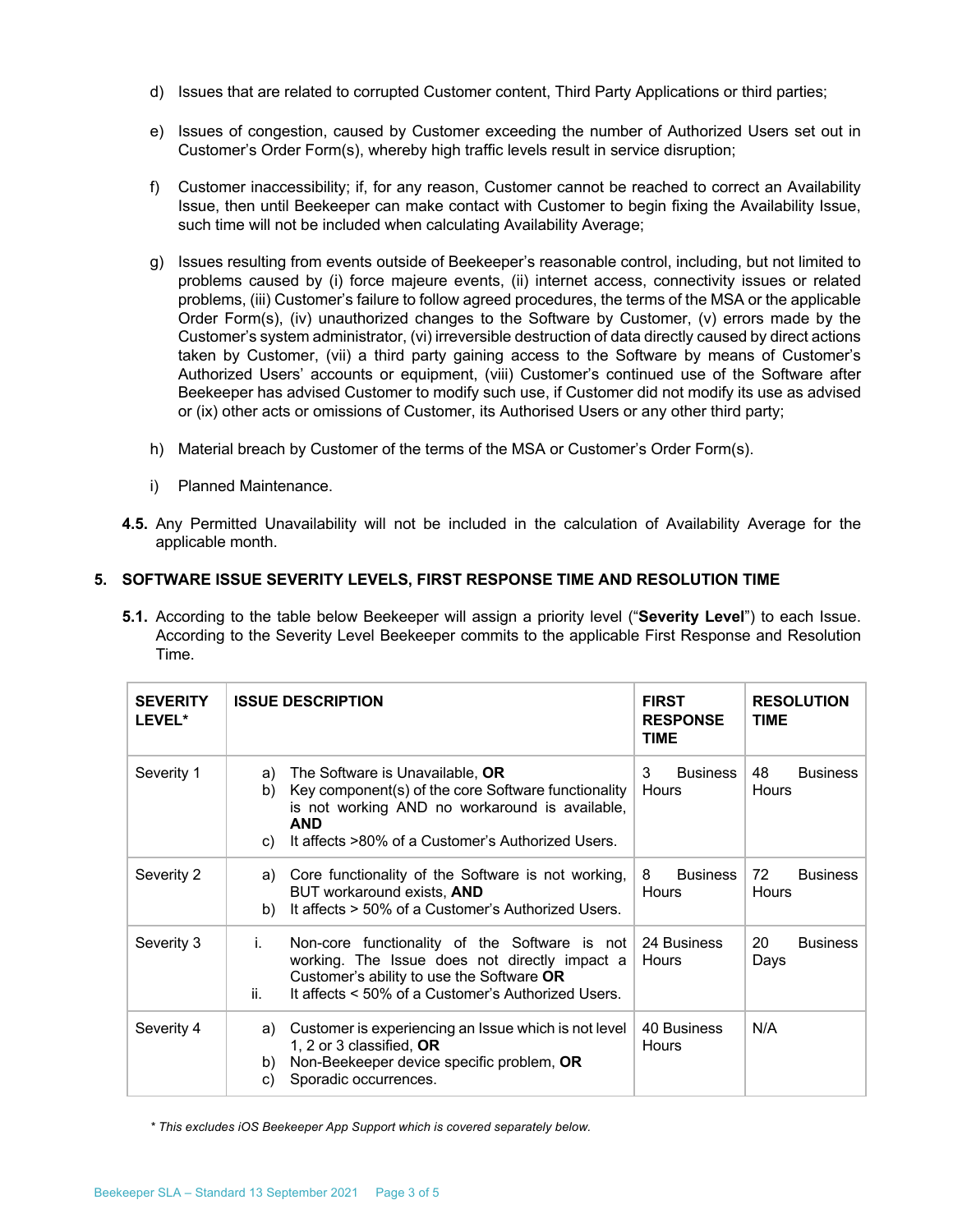### **6. SERVICE CREDIT CLAIM**

- **6.1.** To make a Claim, Customer must submit a ticket via support@beekeeper.io within 30 days of the month in which the Unavailable Time occurred, and/or the Response Time and/or Resolution Time did not meet the applicable Severity Level.
- **6.2.** The ticket must include:
	- a) "**SLA Claim**" as the subject of the ticket;
	- b) the applicable dates and times Service Credit is requested for; and
	- c) any applicable information that documents the claimed Unavailable Time, Response Time or Resolution Time. If Service Credit is issued, it will be issued to Customer for future use only. No refunds will be provided. Service Credits can not be transferred to another Beekeeper customer or applied to any other account.
- **6.3.** We will use all information reasonably available to to validate a Claim and make a good faith judgment on whether a Service Credit applies.

## **7. SERVICE CREDIT CALCULATION**

**7.1.** For any Unavailable Time experienced by Customer in a calendar month period, Beekeeper will provide a Service Credit. Service Credit will be calculated in accordance with the table below:

| <b>AVAILABILITY SERVICE LEVEL DEFAULT</b>                                           | <b>SERVICE CREDIT:</b><br>% of monthly fees |
|-------------------------------------------------------------------------------------|---------------------------------------------|
| Availability Average that is less than 99.9%, but greater than or equal to<br>99.5% | 2%                                          |
| Availability Average that is less than 99.5%, but greater than or equal to<br>99.0% | 5%                                          |
| Availability Average that is less than 99.0%                                        | 10%                                         |

**7.2.** If the Support Service Level did not meet the First Response Time and / or Resolution Times in a calendar month, Beekeeper will provide a Service Credit. Service Credit will be calculated in accordance with the table below:

| SUPPORT SERVICE LEVEL DEFAULT                                                                          | <b>SERVICE CREDIT</b><br>% of monthly fees |
|--------------------------------------------------------------------------------------------------------|--------------------------------------------|
| 85% to 90% of support tickets in the applicable month met the First Response<br>and Resolution Time    | 2%                                         |
| 80% to 84% of support tickets in the applicable month met the First Response<br>and Resolution Time    | 5%                                         |
| Less than 80% of support tickets in the applicable month met the First<br>Response and Resolution Time | 10%                                        |

**7.3.** Each Service Credit is calculated as a percentage of monthly fees owed or paid by Customer for the applicable month in which the Unavailability Issues occurred.